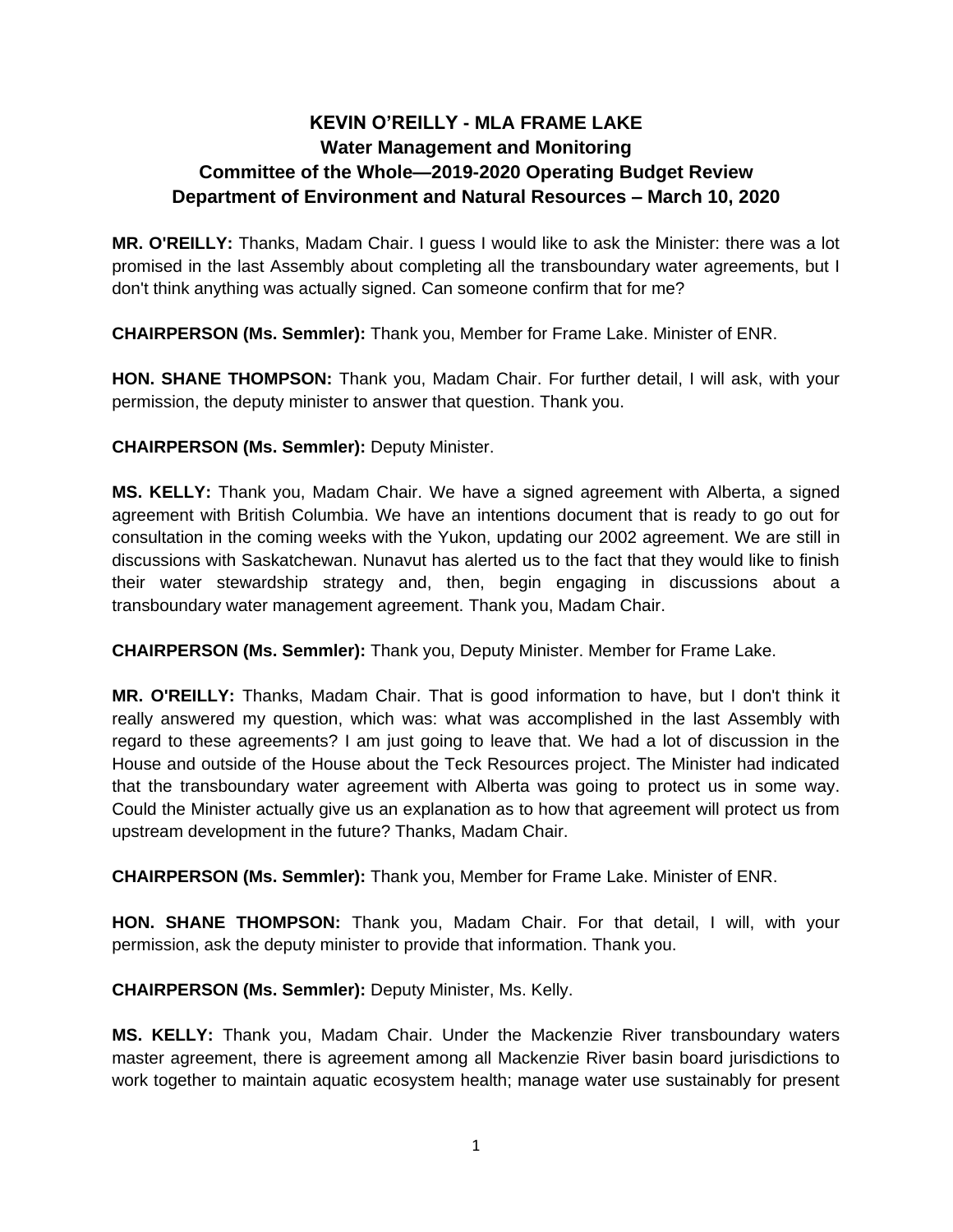and future generations; respect the rights of each jurisdiction to manage water in its own use; provide early consultation and notification; and resolve issues cooperatively and harmoniously.

In our transboundary agreement with Alberta, we have used the water stewardship strategy that was developed collectively with Indigenous governments as our interests, and we have an agreement that includes a bilateral management committee that facilitates joint implementation of the agreement that classifies transboundary waters, establishes learning plans, and sets monitors and assesses the meeting of transboundary objectives. It also shares information and provides notification and consultation.

Our agreements include water quality and quantity objectives and monitoring and triggers for quality, quantity, and biology, as well, and learning about ground water, as well as including traditional knowledge in decision-making and classifying water bodies. Thank you, Madam Chair.

**CHAIRPERSON (Ms. Semmler):** Thank you, Deputy Minister. Member for Frame Lake.

**MR. O'REILLY:** Thanks, Madam Chair. Yes. I have read the agreements, as well. I understand that there is some information sharing, monitoring, and so on that is required, early notice of, perhaps, activities that might be happening upstream. What is actually in there to prevent changes to water quality and water quantity in a way that is going to adversely affect residents and the environment in the Northwest Territories? Thanks, Madam Chair.

**CHAIRPERSON (Ms. Semmler):** Thank you, Member for Frame Lake. Minister of ENR.

**HON. SHANE THOMPSON:** Thank you, Madam Chair. At this point in time, I will ask the deputy minister to answer that question in detail. Thank you, Madam Chair.

**CHAIRPERSON (Ms. Semmler):** Thank you. Deputy Minister, Ms. Kelly.

**MS. KELLY:** Thank you, Madam Chair. We have access to upstream monitoring data, which allows us to have an early warning system of change. We can track changes in water quality coming from Alberta towards the Northwest Territories border. We also have the risk informed management approach where water bodies are classified based on risk. At the lower levels of risk, like a level 2, we have learning plans in place. As you move up to level 3, you set objectives. Level 4 is, if an objective is not met, the upstream jurisdiction does what they need to do to return the water quality, water quantity, or biology back to below the objective. Thank you, Madam Chair.

**CHAIRPERSON (Ms. Semmler):** Thank you, Deputy Minister. Member for Frame Lake.

**MR. O'REILLY:** Thanks, Madam Chair. That is helpful, but I am still trying to understand. Are there some teeth to these agreements in that our government could dispute or ask an upstream developer, the upstream government, to stop or cease putting something into the water that is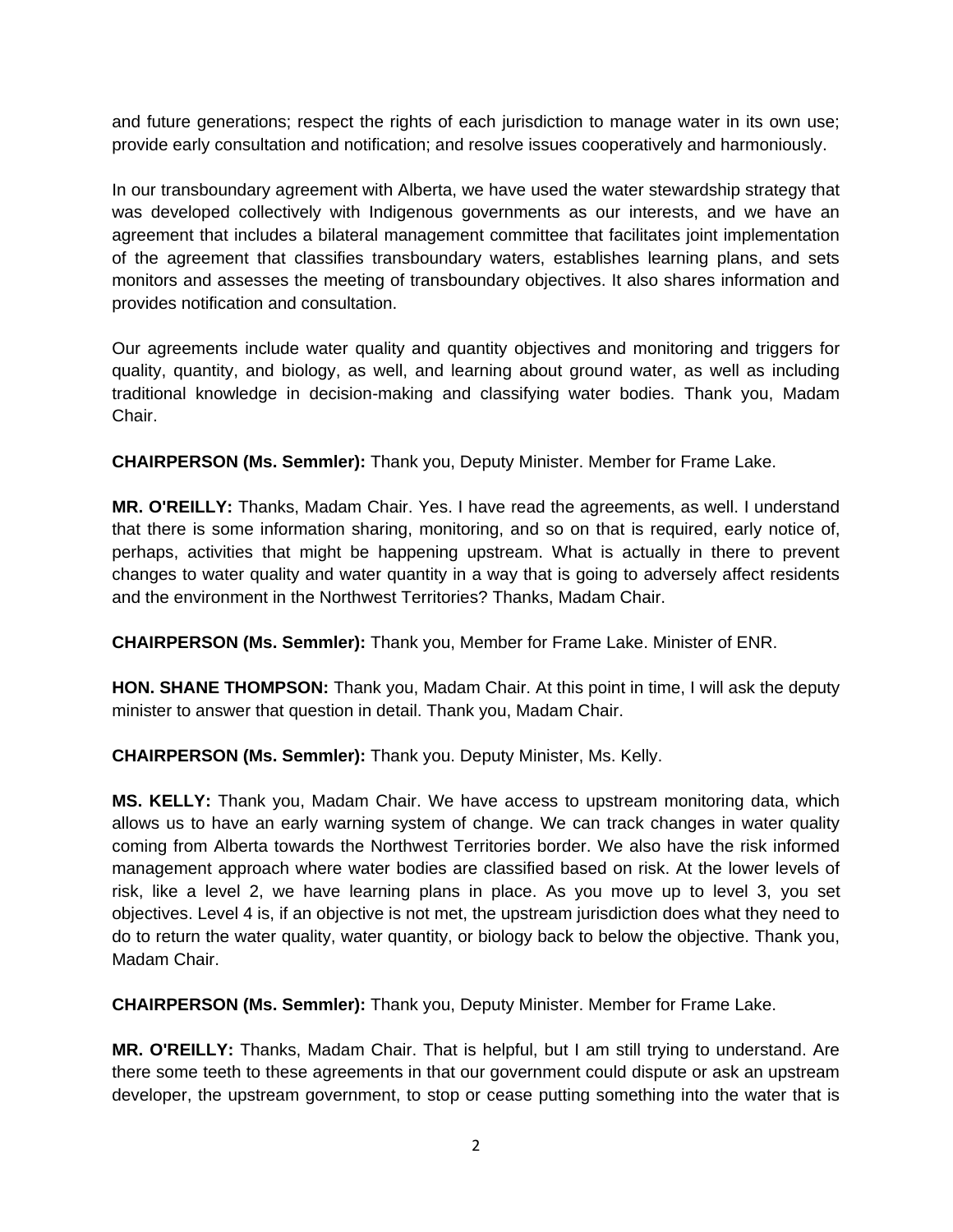going to adversely affect us? Is that sort of authority found in the transboundary water agreements? Thanks, Madam Chair.

**CHAIRPERSON (Ms. Semmler):** Thank you, Member for Frame Lake. Minister of ENR.

**HON. SHANE THOMPSON:** Thank you, Madam Chair. Again, for that detail, I will have to ask the deputy minister to provide the information. Thank you, Madam Chair.

**CHAIRPERSON (Ms. Semmler):** Thank you, Minister. Deputy Minister, Ms. Kelly.

**MS. KELLY:** Thank you, Madam Chair. The bilateral management committee is a venue for us to bring forward concerns. The agreement does not stop us from pursuing legal means. One of the important pieces of the master agreement is that each party to the agreement maintains the right to manage the use of water resources within their own jurisdiction, provided that they maintain the ecological integrity of shared waters.

In this case, if there was a development in Alberta that we were concerned about, we would use the bilateral management committee. If we could not agree at the bilateral management committee level, we would use the dispute resolution mechanism that is built into the transboundary agreement. If that still didn't get us where we needed to be, we are able to use legal means as necessary. Thank you, Madam Chair.

**CHAIRPERSON (Ms. Semmler):** Thank you, Deputy Minister. Member for Frame Lake.

**MR. O'REILLY:** Thanks, Madam Chair. Yes. I understand all of that. I believe in transboundary water agreements, just in case anybody's wondering. I do think that there is some value in having them. I just question whether this is really going to protect our waters in ways in which we need. With Teck Resources, GNWT did not intervene in the environmental assessment of that project. Can I have some explanation as to why our government did not intervene? Thanks, Madam Chair.

**CHAIRPERSON (Ms. Semmler):** Thank you, Member for Frame Lake. Minister of ENR.

**HON. SHANE THOMPSON:** Thank you, Madam Chair. We are talking some corporate history here. Again, I am going to ask the deputy minister to answer this question. Thank you.

**CHAIRPERSON (Ms. Semmler):** Deputy Minister, Ms. Kelly.

**MS. KELLY:** Thank you, Madam Chair. In the case of Teck Resources, the proposed Teck Frontier mine did not predict any impacts to water beyond the Peace-Athabasca Delta from the project. The EA panel did not find the potential significant adverse effects to water quality, quantity, or fish or fish habitat. We have the mechanisms through the bilateral management committee to engage in discussions and ensure that we have adequate monitoring of quality and quantity, that we are getting the data from Alberta coming towards the border so that we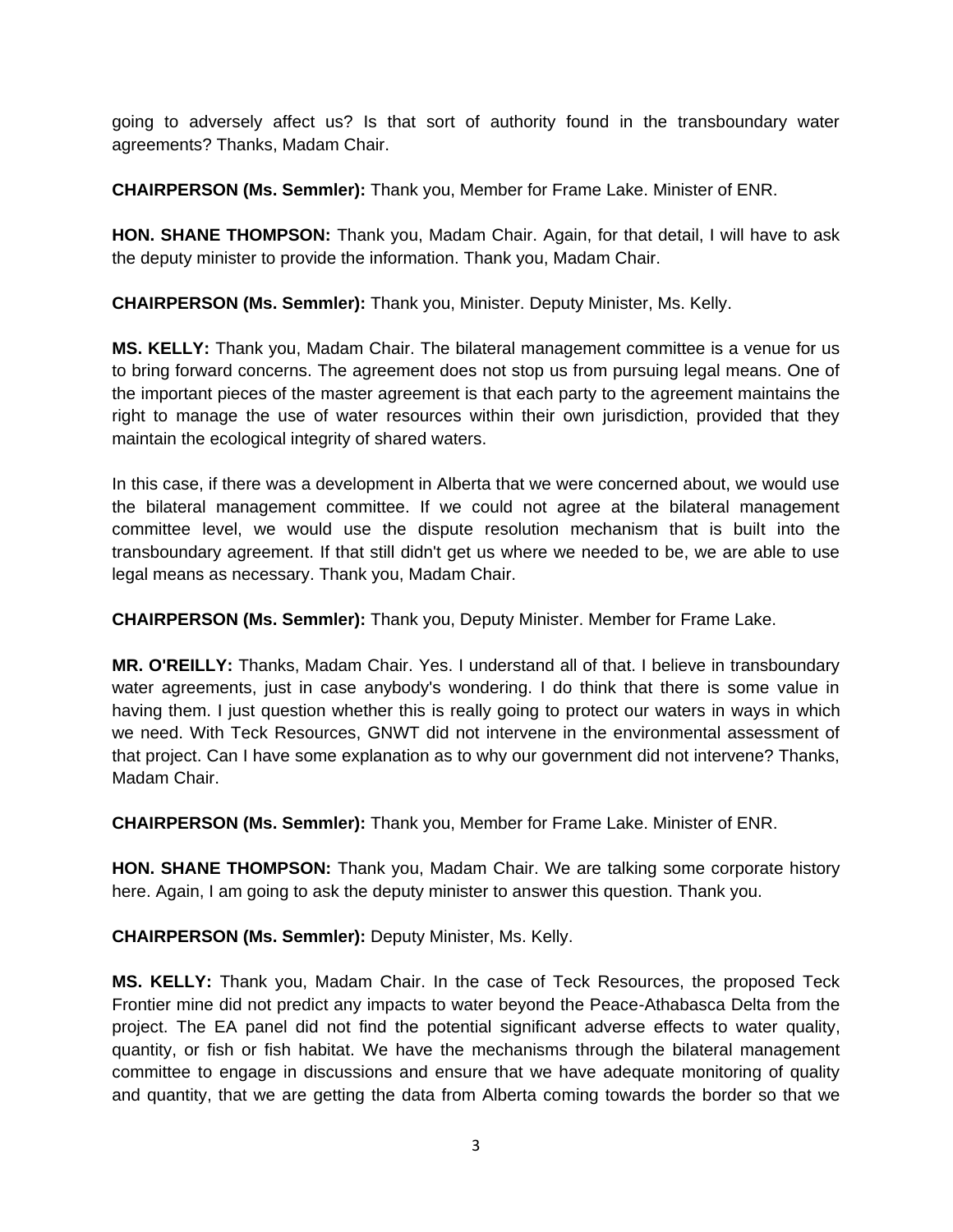have an early warning system of change. That is the reason that we didn't participate in the environmental assessment process. Thank you, Madam Chair.

**CHAIRPERSON (Ms. Semmler):** Thank you, Deputy Minister. Member for Frame Lake.

**MR. O'REILLY:** Thanks, Madam Chair. I appreciate the words of the deputy minister. She jumped straight to the conclusions of the joint review panel. I'm not sure I share all of the findings, or agree with them all, but I still don't understand why our government didn't take the opportunity to intervene in that proceeding. Given the interests of Indigenous governments, downstream water users, I'm still trying to understand why our government wouldn't use that process to intervene and express our interests. I don't think I've had an explanation, so I'll ask again: why didn't we intervene? Thanks, Madam Chair.

**CHAIRPERSON (Ms. Semmler):** Thank you, Member for Frame Lake. Minister of ENR.

**HON. SHANE THOMPSON:** Thank you, Madam Chair. For that detail, I'll have to ask the deputy minister. Thank you, Madam Chair.

**CHAIRPERSON (Ms. Semmler):** Deputy Minister Kelly?

**MS. KELLY:** Thank you, Madam Chair. At the time, we were negotiating a transboundary water management agreement with Alberta that included the provisions that I have described so far for the bilateral management committee; notification or early warning system and additional monitoring, including at the border. We made the decision not to intervene, because we have that avenue for discussion with Alberta. In other cases, where we don't have a transboundary agreement with the jurisdiction, like [inaudible], we have intervened in those proceedings. Thank you, Madam Chair.

## **[…]**

**MR. O'REILLY:** Thanks, Madam Chair. On page 73, there is a reduction in contract services for 2020-2021, and it's quite a drop from the previous years. Can I have an explanation? Thanks, Madam Chair.

**CHAIRPERSON (Ms. Semmler):** Thank you, Member for Frame Lake. Minister.

**HON. SHANE THOMPSON:** Thank you, Madam Chair. For detail, I'll actually ask the deputy minister, with your permission, to answer that question. Thank you.

**CHAIRPERSON (Ms. Semmler):** Deputy Minister, Ms. Kelly.

**MS. KELLY:** Thank you, Madam Chair. In previous years, this contract services pays for analytical testing that cannot be done by Taiga Labs and needs to be contracted out, so that's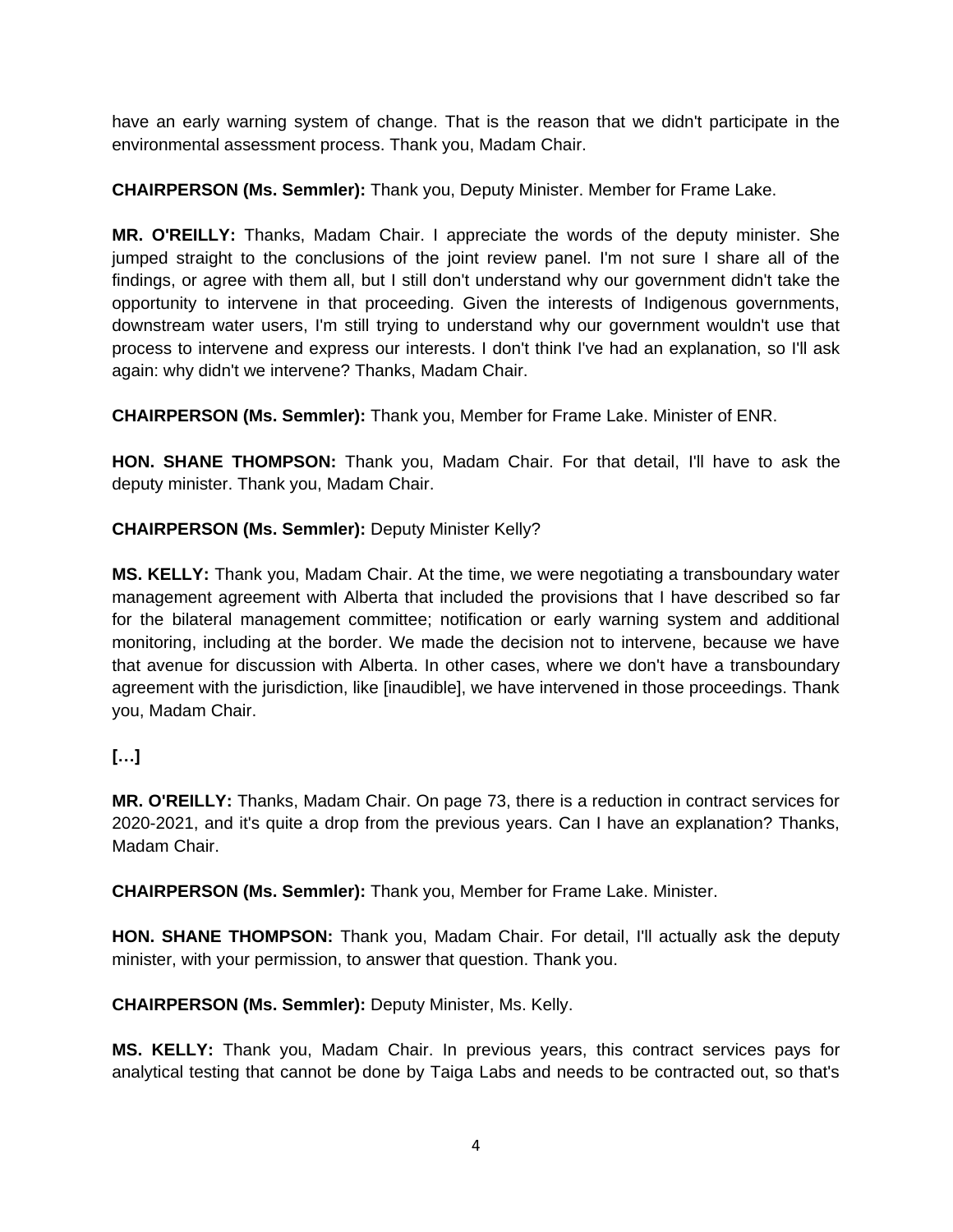why we have some elevated numbers in previous years. It's also responsible for some of the equipment maintenance, which is why it's higher in previous years. Thank you, Madam Chair.

**CHAIRPERSON (Ms. Semmler):** Thank you, Deputy Minister. Member for Frame Lake.

**MR. O'REILLY:** Thanks, Madam Chair. I'd like to move on to a different matter. As I understand it, the land and water boards set financial security through the water licencing, but recently, our government has refused to accept security put forward that includes both land and water. I'd like an explanation as to why and what the fix is. Thanks, Madam Chair.

**CHAIRPERSON (Ms. Semmler):** Thank you, Member for Frame Lake. Minister of ENR.

**HON. SHANE THOMPSON:** Thank you, Madam Chair. For that detail, I'll ask assistant deputy minister Richea. Thank you.

**CHAIRPERSON (Ms. Semmler):** Thank you. Mr. Richea.

**MR. RICHEA:** Thank you, Madam Chair. Under the Mackenzie Valley Resource Management Act and under the Waters Act, which is territorial, it is the authority of the land and/or water boards of the territory to set security and water licences and land use permits. Thank you, Madam Chair.

**CHAIRPERSON (Ms. Semmler):** Thank you. Member for Frame Lake.

**MR. O'REILLY:** Thanks, Madam Chair. With all due respect, that's exactly what I said. My time is getting gobbled up here, Madam Chair. I'd like an answer as to why the Minister will not accept financial security that is put forward by water licence holders that includes land and water. Thanks, Madam Chair.

**CHAIRPERSON (Ms. Semmler):** Thank you, Member for Frame Lake. Minister of ENR.

**HON. SHANE THOMPSON:** Thank you, Madam Chair. To answer that question, I'll ask the deputy minister. Thank you, Madam Chair.

**CHAIRPERSON (Ms. Semmler):** Thank you, Minister. Deputy Minister Kelly.

**MS. KELLY:** Thank you, Madam Chair. Related to the specific example the Member has brought forward, the board set a split security for land and water in the reasons for decision. All of the security was then put into the water licence and none in the land use permit. The federal government delegated the authority for land-related liabilities to the Minister of Lands because of the Lands Act. It is under the Minister of Lands, and water liabilities to the Minister of Environment and Natural Resources because the Waters Act is under the Minister of Environment and Natural Resources. The Minister of ENR cannot legally accept security on behalf of Lands. As such, ENR could accept only the water-related security. The company is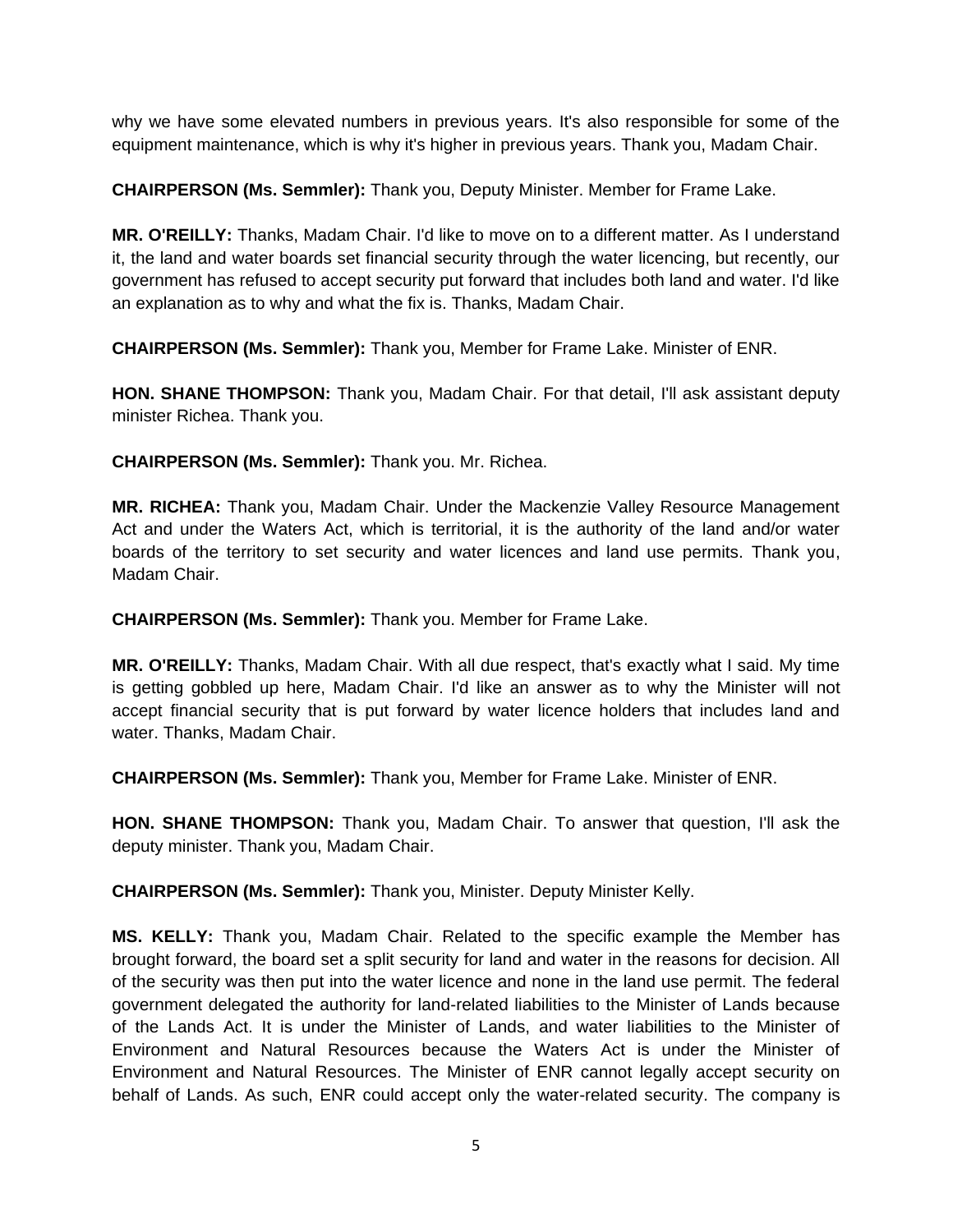pursuing an amendment to their land use permit to address this security issue. Thank you, Madam Chair.

**CHAIRPERSON (Ms. Semmler):** Thank you, Deputy Minister. Member for Frame Lake.

**MR. O'REILLY:** Thanks, Madam Chair. I understand that this is a recent development. We've had devolution for almost five, six years now, and this is the first time this has happened where the Minister has refused to accept financial security. While the amount here is not a big one, a large amount, I'm worried about what this means for the future, and whether the Minister is going to continue to refuse security that includes land and water amounts. How do we even decide what's land and water? Is a tailings dam, is it land or water-related? This is not very helpful, and I want to know what the fix is, because this is going to increasingly put our government at financial risk, and I haven't heard what the fix is yet. Thanks, Madam Chair.

**CHAIRPERSON (Ms. Semmler):** Thank you, Member for Frame Lake. Minister of ENR.

**HON. SHANE THOMPSON:** Thank you, Madam Chair. To get into that detail, I'll ask the deputy minister to answer that question. Thank you, Madam Chair.

**CHAIRPERSON (Ms. Semmler):** Deputy Minister, Ms. Kelly.

**MS. KELLY:** Thank you, Madam Chair. The department has to abide by what it has put forward and the reasons for decision. We will certainly encourage the board to make sure that what is in the reasons for decision is reflected in the land use permit and in the water licence. If that had been the case, this would not have been an issue, so we will work with the land and water boards and encourage them to ensure that what is reflected in the reasons for decision is put into the land use permit and water licence, and then, this will not be an issue. Thank you, Madam Chair.

**CHAIRPERSON (Ms. Semmler):** Thank you, Deputy Minister. Member for Frame Lake.

**MR. O'REILLY:** Thanks, Madam Chair. I think this is going to be a longer conversation than my remaining four minutes. Does the reclaim model that the department actually pays to have developed and updated, does it include a way of calculating, or making separate calculations for land and water-related securities? I don't think it does, but I'd like to get that confirmed. Thanks, Madam Chair.

**CHAIRPERSON (Ms. Semmler):** Thank you, Member. Minister of ENR.

**HON. SHANE THOMPSON:** I can answer this one. Yes. Thank you, Madam Chair.

**CHAIRPERSON (Ms. Semmler):** Thank you, Minister. Member for Frame Lake.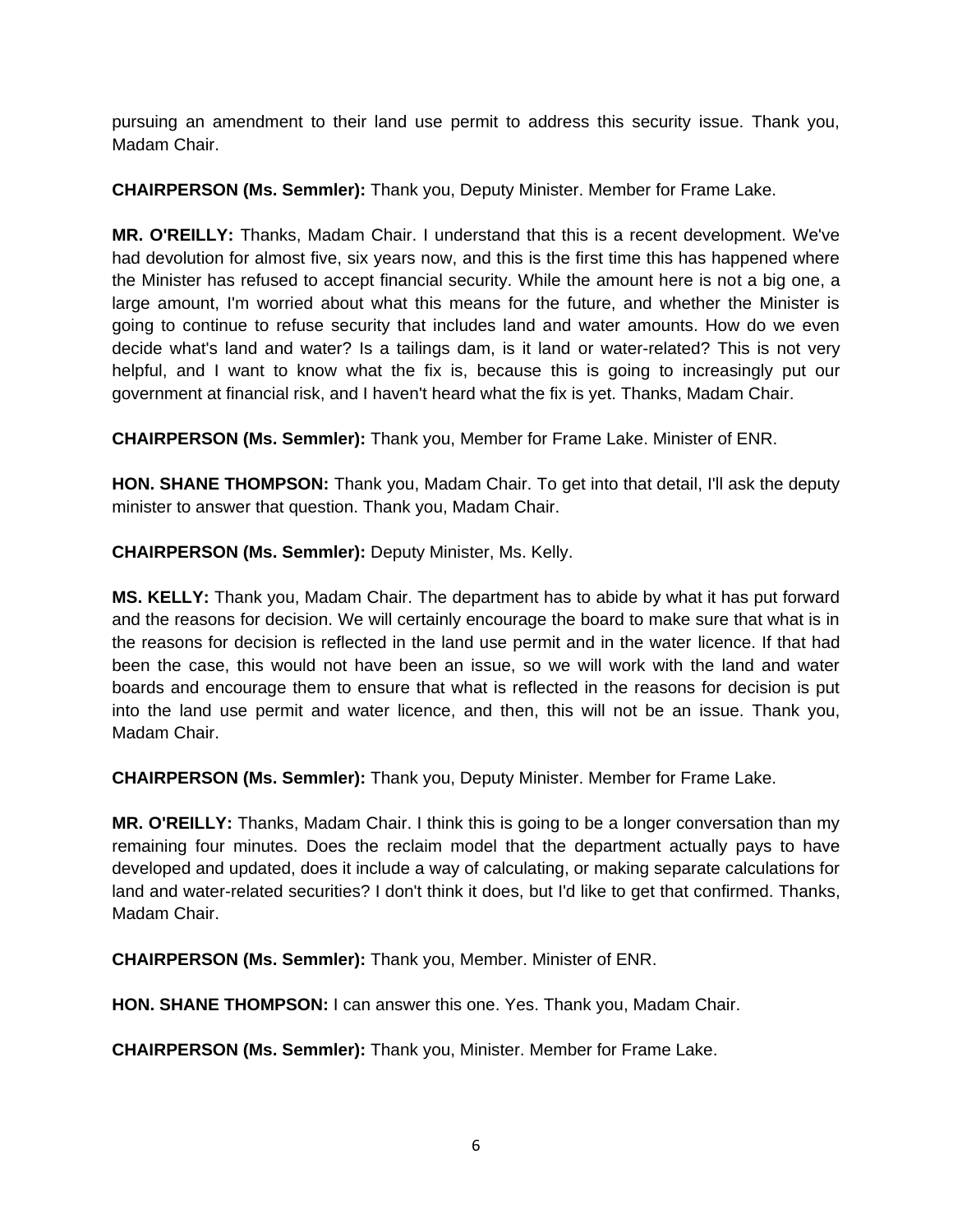**MR. O'REILLY:** Thanks, Madam Chair. The model does allow for separate calculations of landversus water-related securities, and is that done on some sort of rule of thumb of 60/40 split, or is this defensible, legally, in some other say, a court of law, or do we need to clarify our legislation in some way? Thanks, Madam Chair.

**CHAIRPERSON (Ms. Semmler):** Thank you, Member. Minister of ENR.

**HON. SHANE THOMPSON:** Thank you, Madam Chair. To get the full detail on this, I'll ask the acting assistant deputy minister. Thank you, Madam Chair.

## **CHAIRPERSON (Ms. Semmler):** Mr. Richea.

**MR. RICHEA:** Thank you, Madam Chair. The reclaim model as used to calculate security does split land- and water-related liabilities. Over the years of doing estimates, approximately 60/40 split between land and water has been the average, but it's site-specific and it's componentspecific, depending on the reclamation plan. Thank you, Madam Chair.

**CHAIRPERSON (Ms. Semmler):** Thank you. Member for Frame Lake.

**MR. O'REILLY:** Thanks, Madam Chair. I appreciate the response, and that was my understanding of it, as well. It's done through, sort of, rules of thumb rather than any system that's based in legislation or regulation, and I think that's a problem. The land and water boards, they always come up with a combined estimate of land- and water-related security, and I guess, in this case, the one we're discussing, they didn't split it between the land use permit versus the water licence, but I think that's certainly not a science, and it's an art, and we need to fix this.

Basically, the only fix I've heard is that ENR is going to talk, in future submissions, will tell the board that they need to make a split between land and water, and that the securities need to be split that way. Is that the only solution that we have? Thanks, Madam Chair.

**CHAIRPERSON (Ms. Semmler):** Thank you, Member for Frame Lake. Minister of ENR.

**HON. SHANE THOMPSON:** Thank you, Madam Chair. First, I think I'll ask the assistant deputy minister to clarify what he said, and to answer the second part with your permission. Thank you, Madam Chair.

**CHAIRPERSON (Ms. Semmler):** All right, Mr. Richea.

**MR. RICHEA:** Thank you, Madam Chair. To clarify, on average, it's about a 60/40 split between land and water, but it is very site-specific and component-specific. For example, some activities during reclamation under the liability would be 100 percent land. Other activities could be 100 percent water. On average, it's 60/40, but it's not a rule of thumb. It could be different depending on circumstances. When we prepare security estimates and provide that to the board for its consideration, and setting the amount in land use permit and water licence, we do provide a